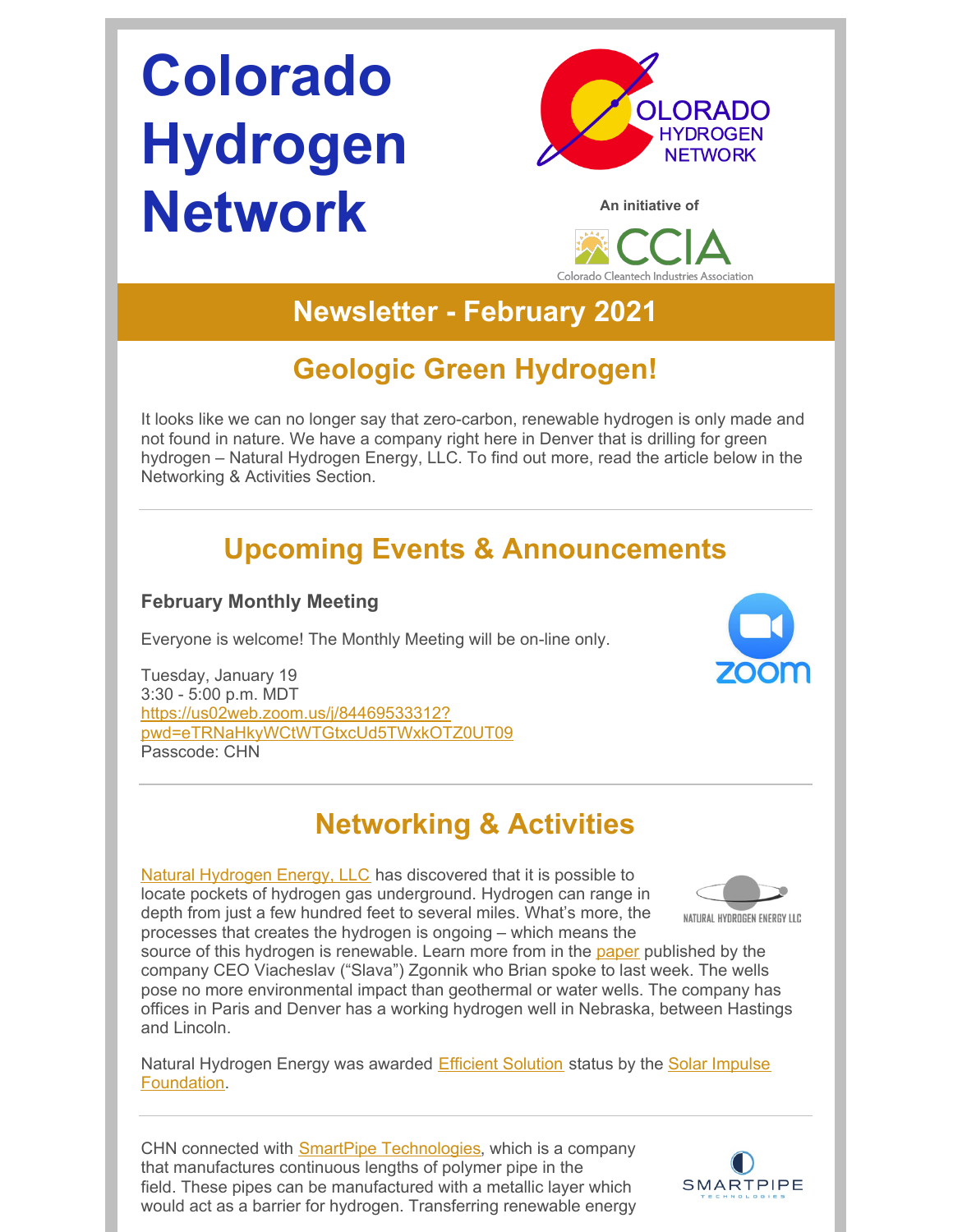as hydrogen through pipelines can be an alternative to building new electrical transmission lines which are often blocked for aesthetic reasons

CHN was privileged to receive a lesson from Michael Penev of NREL in the use of the NREL tool "H2FAST" which is an in-depth financial analysis tool for hydrogen fueling stations. The meeting was set up and attended by CHN Consulting Member Kari Burman who is herself retired from NREL. H2FAST can provide useful financial information in the building and operating of hydrogen fuel stations. The tool is an Excel spreadsheet and available for download at: <https://www.nrel.gov/hydrogen/h2fast.html>

Brian DeBruine was invited to give an overview of CHN and participate in a Q&A session with the Rockies Venture Club on January 21<sup>St</sup>. Also participating were AP [Ventures](https://apventures.com/), a London-based venture capital firm and [GenCell](https://www.gencellenergy.com/). GenCell produces stationary power systems using alkaline fuel cells that can operate with industrial grade hydrogen or anhydrous liquid ammonia. Both AP Ventures and GenCell have agreed to appear on future episodes of the HydrogenNowCast.

## **Projects and Initiatives**

**Denver Metro Clean Cities Coalition and CHN** have established a Hydrogen Fleets Working Group. The purpose of the Working Group is to identify and contact business, municipal, state, federal, and transit agencies to inform them of the availability of fuel cell commercial vehicles and of the plans to make hydrogen fueling available in the Denver-Boulder area. The initial goal is to enlist at least 20 trucks in the metro area to off-take hydrogen from the first two fueling stations. The follow-on goal is another 30 trucks for an additional three hydrogen fuel stations

#### **Podcast Update** The HydrogenNowCast

**OLORADO HYDROGEN NFTWORK** 

www.colorado-hydrogen.org

Podcasts are released every 2 weeks on a Friday. To date, we have released 19 podcasts and the show has achieved over 4,000 downloads worldwide, with listeners on all continents (except Antarctica).

Watch for Episode #20 releasing on February 19th which addresses environmental criticisms sometimes leveled at the uses of hydrogen.

Please help promote the show by subscribing and giving us a rating in one of these podcast apps:

Apple [Podcasts](https://podcasts.apple.com/us/podcast/hydrogennowcast/id1515826648) | [Stitcher](https://www.stitcher.com/s?fid=540617&refid=stpr) | [Spotify](https://open.spotify.com/show/0XkWjfWalLRK7Cd59w6vmU) | Google [Podcasts](https://podcasts.google.com/?feed=aHR0cHM6Ly9mZWVkcy5idXp6c3Byb3V0LmNvbS8xMTE3OTAxLnJzcw) | [iHeart](https://www.iheart.com/podcast/269-hydrogennowcast-65253432/) Radio | [Amazon](https://music.amazon.com/podcasts/2cb94f7c-0b7f-4040-b9ab-437736400075/HydrogenNowCast) Music

## **News & Events**

Nearly 600 hydrogen stations have been deployed in more than 30 countries, as of year-end 2020, according to a new study by market research firm Information Trends and [reported](https://www.h2-view.com/story/nearly-600-hydrogen-stations-globally/) in H2 View.

The report: Global Market for Hydrogen Fueling Stations, 2021 highlights the dramatic [acceleration](https://www.researchandmarkets.com/reports/4090103/global-market-for-hydrogen-fueling-stations) in growth the market is witnessing, with 583 stations in 33 countries – and more nations are gearing up to enter





**DENVER METE**